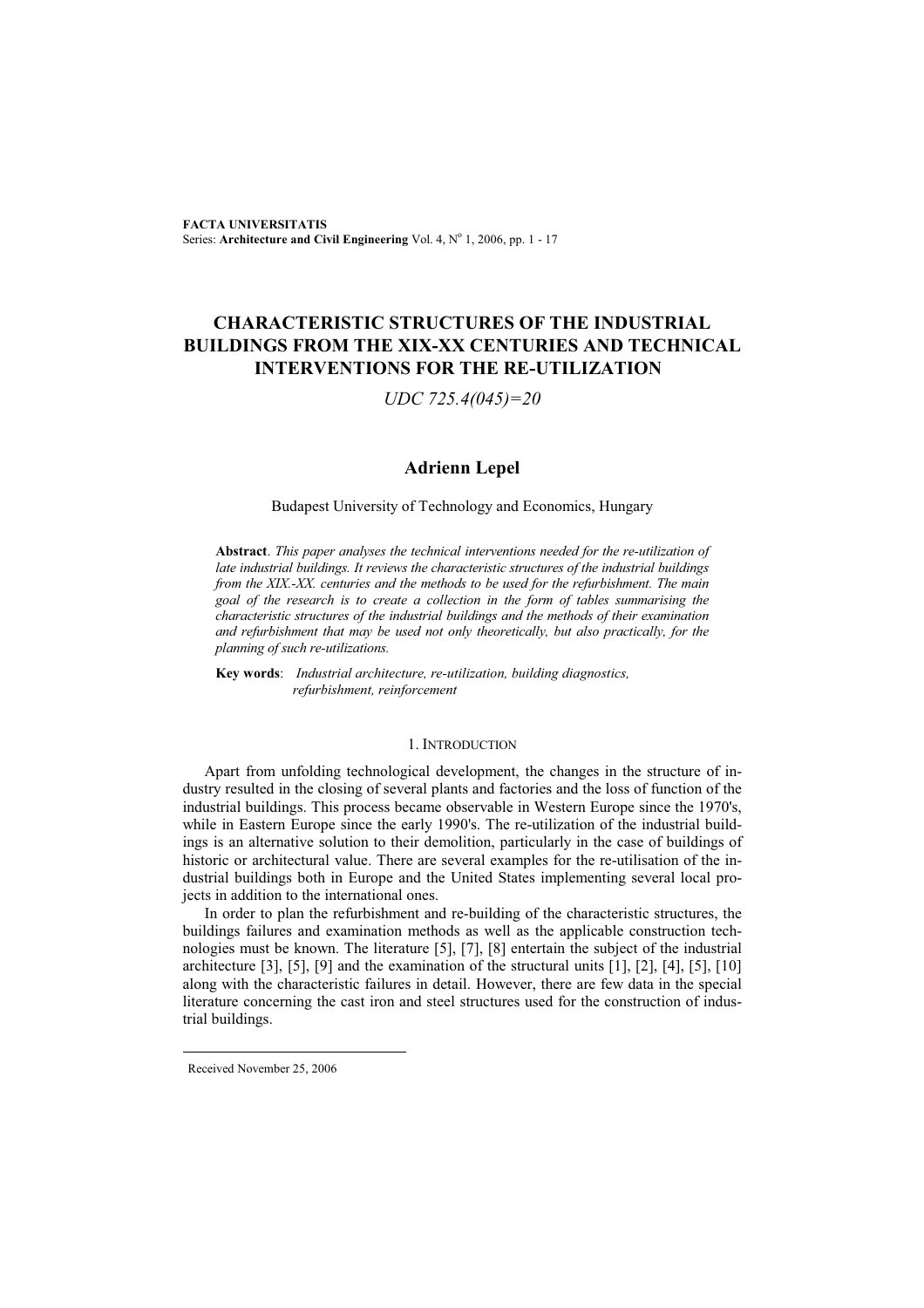The goal of my study is to summarise the knowledge needed for the preparations of the technical interventions concerning the re-utilisation of industrial buildings. I would like to integrate the materials and architectural solutions of the individual parts of the buildings and the related methods of their examination and refurbishment into a coherent system.

#### 1. TECHNICAL RELATIONS OF THE RE-UTILISATION

My paper [6] treated the creation of the new functions of a late industrial building.

Generally, the temporary re-utilisation can be carried out by the comparatively simple interventions, but the long term ("final") one may require large-scale (partial demolition, structural reinforcements, re-buildings or refurbishment, integration of new structures) interventions.

The conditions required for preceding the re-utilisation are influenced first of all by the construction technology, the former use, the maintenances carried out during the use, the refurbishments and the re-buildings. The wear and tear of the structures can be unperceivable or physical. The reason of the physical wear is the wear out, aging or physical damages. The reasons of the damages may be material defects, design, use and/or operational faults. The most important effects among those which can result in serious damages are the material- and structure-specific corrosion as well as the physical, mechanical and environmental influences on the construction. (Fig. 1)



Fig. 1. Industrial building in poor condition: various building failures can be observed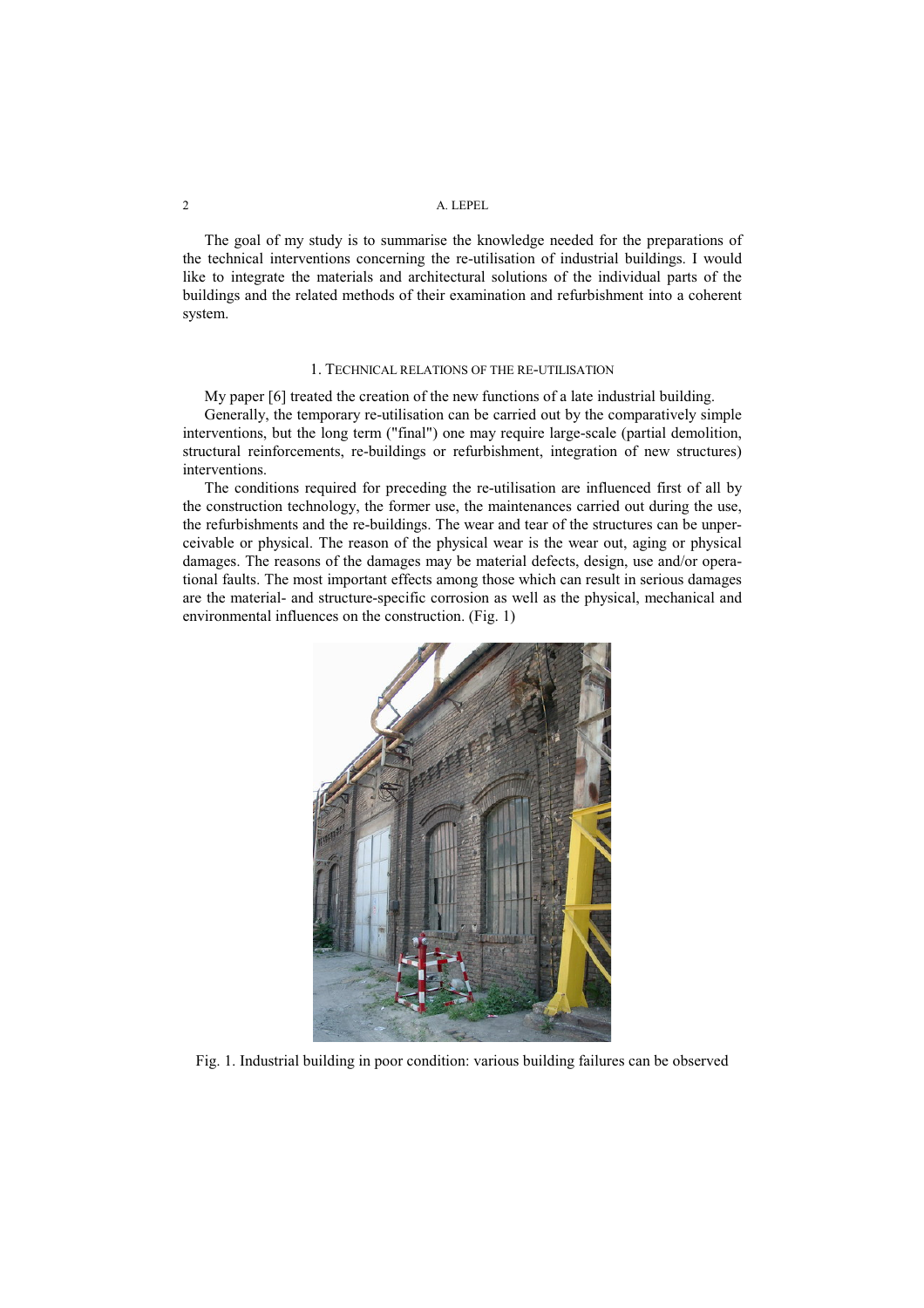#### 2. BUILDING DIAGNOSTICS

The surveys to be carried out for the building and its parts are numerous, their details are determined by the phase and type of the re-utilization. A basic principle is that such surveys shall fit the structure's significance and the expected result.

For the analysis of the construction history, the most important documents and rebuilding designs must be available. But the building journal, the bills, diagrammatic layouts (photographs, paintings) and the recollection of the late users may also play an important role.

The inspection is the basis for any further tests. The knocking (material quality, cavities), touching (surface dampness, temperature differences) and in some cases smelling are a part of these tests. The visual inspections determine what further tests ought to be done. By revealing the characteristic defects occurring in the individual structural units and building materials our work becomes effective and to the point.

The non-destructive tests do not destroy the structure and can favourably be applied to buildings in use as well. The types of test belonging to this category are listed in detail in Table 1.

The details of the ground-plans and sections created during the survey depend on the purpose. The structural tests and the preparation of the refurbishment may require the detailed survey of the individual parts of the building concerned. A photographic documentation might complement the other examinations and fix the testing and sampling points, alterations and cracks.

More detailed and accurate tests can be carried out, if the structure can partially be demolished. The quality of the basic structures can be determined by removing the various coverings (plastering, paints, tapestry, floor coverings, wall coverings). The destructions suffered by the covering and the basic structure and the defects hiding behind the sound covering can be checked. The evidences of earlier rebuilding and alterations can be discovered.

Beside the non-destructive testing mentioned above, sampling can be made after the exploration of the supporting structures. By the exploration and sampling operations the supporting structures must not be impaired and the stability of the building and safety of the users and the inspectors must not be threatened. For the preparation of the re-utilisation disused buildings are to be preferred facilitating the accomplishment of the tests needed. The explorations can be completed with endoscope tests used to the discovery of cavities, utility lines and internal structures in confined spaces.

Several kinds of tests require samples taken from the structure itself or the building material. The calcium-carbide tests to determine the humidity, the testing of the carbonate saturation of the concrete (by indicator), but also the various material and mechanical properties belong to this group.

Important phases of the testing are the static inspection of the existing structure (load capacity and deformation in critical failure state) and the execution of building physical (thermal) and sanitary engineering calculations. The consideration of the results of the non-destructive and destructive tests are very important for these tests.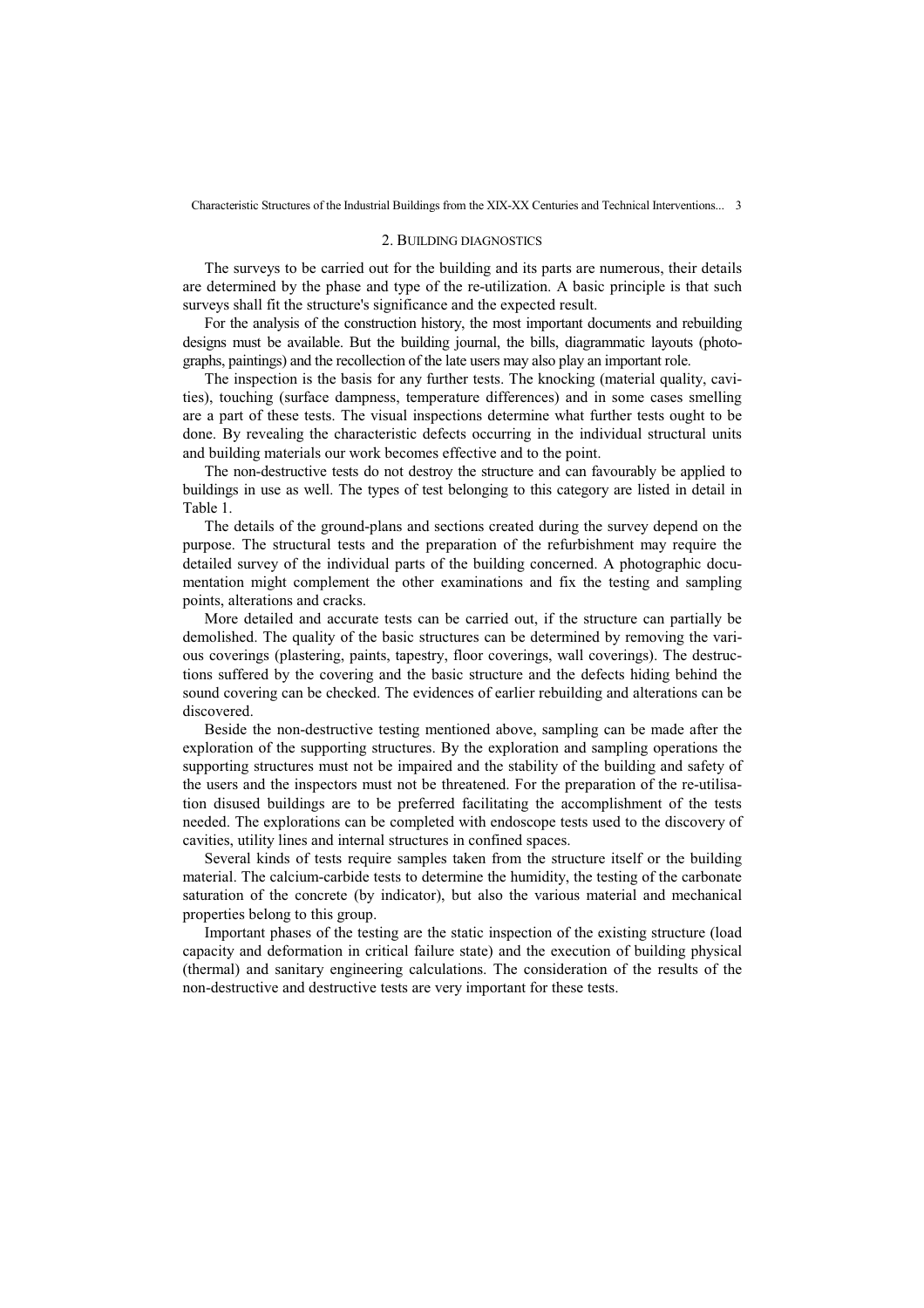| Types of tests and object of the tests              | Steel,<br>cast iron | Wood         | Concrete,<br>reinforced<br>concrete<br>(stone, brick,<br>mortar) | Building<br>structures |
|-----------------------------------------------------|---------------------|--------------|------------------------------------------------------------------|------------------------|
| Visual inspection (structural survey, discovering   | X                   | X            | X                                                                | X                      |
| defects and determining the further tests required) |                     |              |                                                                  |                        |
| Checking the displacement and deformation           |                     |              |                                                                  |                        |
| Geodetic or traditional methods                     | X                   | X            | X                                                                | X                      |
| Crack testing microscope                            | $\mathbf{X}$        | $\mathbf{X}$ | $\overline{X}$                                                   | $\mathbf X$            |
| Photogrammetric survey                              |                     |              |                                                                  | X                      |
| Surface, near-surface quality, strength             |                     |              |                                                                  |                        |
| Knocking                                            | $\mathbf X$         | $\mathbf X$  | $\mathbf{X}$                                                     | X                      |
| Brinell-, Rockwell-, Vickers-hardness tests         | X                   |              |                                                                  |                        |
| Poldi-hammer                                        | $\mathbf X$         |              |                                                                  |                        |
| Crack testing by magnetic field deterioration       | X                   |              |                                                                  |                        |
| Schmidt-hammer, swinging hammer                     |                     |              | X                                                                | X                      |
| Surface sticking and tensile tests                  |                     |              | X                                                                |                        |
| Strength tests, homogeneity                         |                     |              |                                                                  |                        |
| <b>Ultrasound</b> tests                             | X                   |              |                                                                  |                        |
| X-ray tests                                         | X                   |              |                                                                  |                        |
| Ultrasound concrete tester                          |                     |              | X                                                                |                        |
| Corrosion tests with inspectoscope                  | X                   |              |                                                                  |                        |
| Moisture tests                                      |                     |              |                                                                  |                        |
| Measuring the electric conductivity                 |                     | X            | $\mathbf X$                                                      | X                      |
| Measuring the water absorption                      |                     |              | X                                                                | X                      |
| Temperature measurements                            |                     |              |                                                                  |                        |
| E.g. infrared thermometer                           | X                   | X            | X                                                                | X                      |
| Infrared thermography                               |                     |              |                                                                  | $\mathbf{X}$           |
| Searching for metals                                |                     |              |                                                                  |                        |
| Metal indicating probe                              |                     |              | X                                                                | X                      |
| Magnetic induction tool                             |                     |              | $\mathbf X$                                                      | $\mathbf X$            |
| Inspectoscope                                       |                     |              | $\mathbf{X}$                                                     | $\overline{\text{X}}$  |
| Supporting structure test with test loads           |                     |              |                                                                  | $\mathbf X$            |

|  | Table 1. Non-destructive construction diagnostic methods |  |
|--|----------------------------------------------------------|--|
|  |                                                          |  |

## 2. CHARACTERISTIC STRUCTURES

Beside the presentation of the most important original structures, the refurbishment and rebuilding technologies to be used to the re-utilisation of the individual categories of structures will be dwelt on below.

## **4.1. Foundation**

In the past, the foundation of the buildings was built as strip foundation made of stone or bricks, while during the 19th century concrete or reinforced concrete, if the quality of the soil made it possible. In simple cases no binding agents were added to the foundation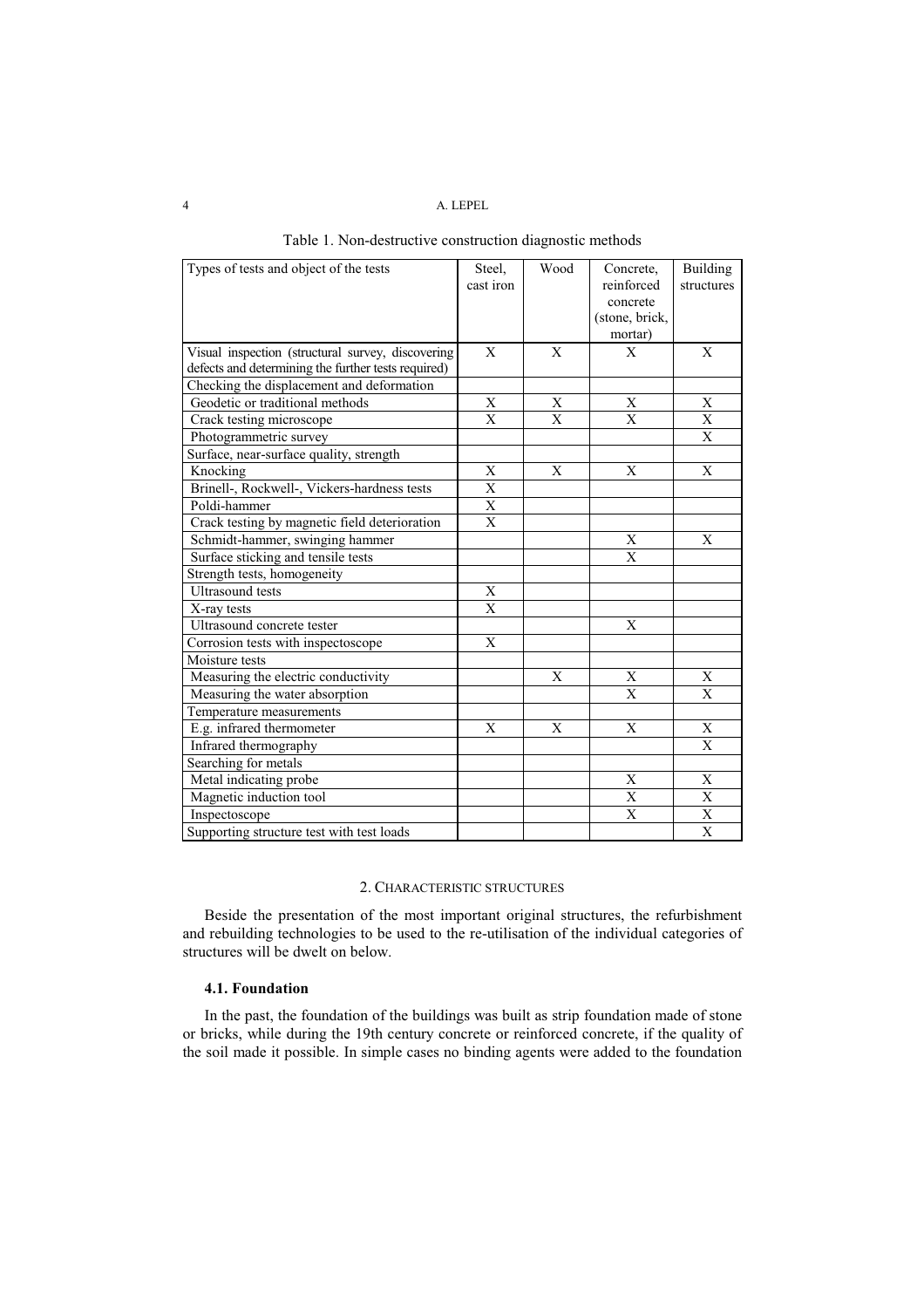or compacted soil was used as foundation. In case of harsh soil and ground-water conditions compacted sand or stones rammed in the soil was used. In low-grade soils, deep foundation was used; bearing piles (wood, iron, subsequently reinforced concrete piles), cylinder foundation or box frame foundations were applied. To resist the water pressure, concrete slabs or reversed brick vaults were erected.

Engineering interventions are needed, if significant structural changes take place or significant additional loads occur or the foundation is faulty or damaged the signs of which may be the damage and cracking of the superstructure. The direct checking of the foundation requires exploration in the course of which the building must be protected accordingly. The geo-technical examination of the soil shall always be carried out and the old foundation shall be checked and the new one designed in possession of the results of such examinations.

When extensions are built, the foundation of the new part of building shall be designed under consideration of the earlier foundation plane. The inspection of the connection between the foundations of the former extensions and the existing building is expedient. The usual techniques for the reinforcement of the foundation and the deepening of the foundation plane are the sectional underpinning, concrete backing, the application of pressed piles and the jet-grouting process (Table 2). Every intervention implies potential failures (deformations and cracks) caused by the disturbed soil; the number of such failures shall therefore be minimised.

| Structure  | Materials         | Test                     | Refurbishment                     |
|------------|-------------------|--------------------------|-----------------------------------|
| Plane      | Compacted soil    | Visual inspection of the | Reinforcement (base encasement)   |
| foundation | <b>IBrick</b>     | linked structures        | Underpinning, supporting concrete |
|            | <b>Stone</b>      | Foundation survey        | Jet Grouting                      |
|            | Concrete          | Corrosion tests          | Injected concrete reinforcement   |
|            | (reinf. concrete) |                          | Changing for new foundation       |
|            | Wood (beam grid)  |                          |                                   |
| Deep       | Wood              | Visual inspection of the | Jet Grouting or additional piling |
| foundation | Steel             | linked structures        | Changing for new foundation       |
|            | Concrete          | Foundation survey        |                                   |
|            | Reinf. concrete   |                          |                                   |
| Machine    | <b>Brick</b>      | Base surveys             | Reinforcement (base encasement)   |
| base       | Concrete          | Corrosion tests          | Repair with repair mortar         |
|            | Reinf. concrete   |                          |                                   |

|  | Table 2. Building materials, structures, tests and refurbishment technologies – foundations |  |
|--|---------------------------------------------------------------------------------------------|--|
|  |                                                                                             |  |

#### **4.2. Insulation against soil moisture and ground water**

The protection against soil moisture and ground water was solved by pitchy or bituminous or metal plates furnished with paper carrier layer. The pitch, bitumen and asphalt are used as lubricants or in cast formation. The application of insulating mortars was a wide spread method as well; such mortars were applied to foundation bodies laid in aggressive environments. During the first decades of the 20th century, the concrete was deemed a water-proof material, i.e. it was used to water insulation purposes. The clay insulation, however, proved to be a cheaper solution with fat clay rammed between the foundation bodies in a thickness of 30–45 cm.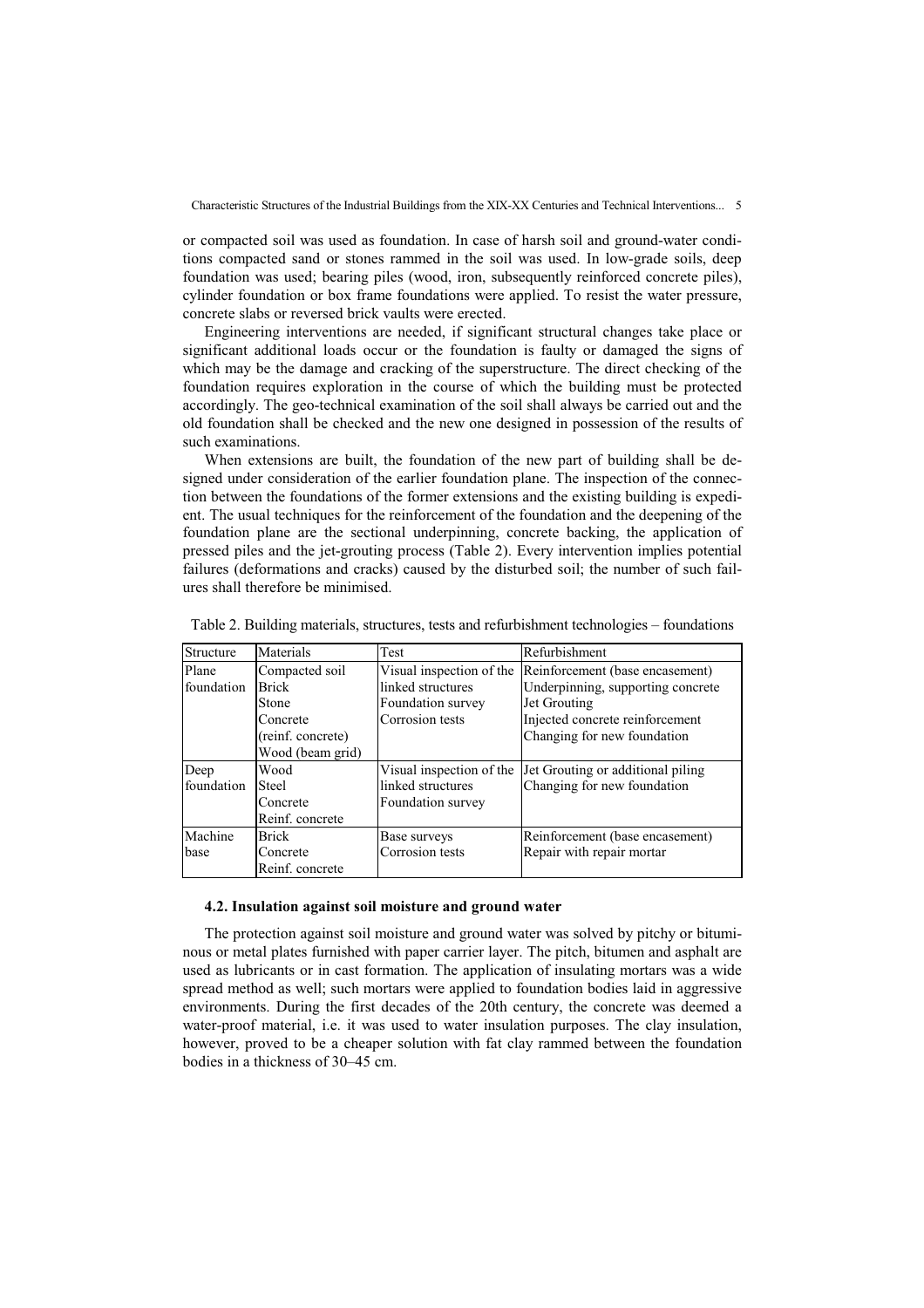The aged or damaged insulation destroyed by the demolition and rebuilding works during the refurbishment shall be repaired, changed and replaced (Table 3). The defects of the insulation are indicated by the wet building structures. The in the meanwhile increased ground water level might necessitate the replacement of the entire insulation system of the building. Any repair or partial replacement is only practicable, if the original insulation satisfies the requirements of our age and is compatible with the new materials. The additional insulation of the walls against water can be solved by injection, installation of metal plates or electro-physical methods. The efficiency of such processes may be decreased by thick walls.

|  |  | Table 3. Insulations against soil moisture and ground water |  |  |
|--|--|-------------------------------------------------------------|--|--|
|  |  |                                                             |  |  |

| Structure  | Materials             | Test                  | Refurbishment                  |
|------------|-----------------------|-----------------------|--------------------------------|
| Wall       | (missing)             | Visual inspection of  | Additional wall insulation     |
| insulation | Lubricated bitumen    | the linked structures | technologies: breaking through |
|            | Kent bitumen, tar,    | Survey                | the wall, injection,           |
|            | asphalt (cast or with |                       | electro-physical process       |
|            | carrier layer)        |                       | Auxiliary wall drying          |
|            | Tar or bitumen sheet  |                       | Draining the ground water by   |
|            | Lead plate            |                       | draining system                |
| Base       | Clay                  |                       | Production of new insulation   |
| insulation | Asphalt, asphalt felt |                       | (lubricated, sheet)            |
|            | Concrete              |                       |                                |

## **4.3. Vertical load carrying structures**

The vertical load carrying structures of the earliest industrial buildings did not differ from those of the dwelling-houses, i.e. they were constructed of bricks, stone and wood. At first, wooden pillars were used, later, when the span was increased, the internal pillars were made of cast iron (as shown in Fig. 2) or rolled steel elements, while from the end of the 19th century, of rein-

forced concrete. The reinforced concrete structures have spread throughout the industrial architecture quickly. The load of the floors and roof structures was carried by internal columns, pillars or external load carrying walls. The load carrying walls were combined brick or stone walls or they were built as light structures. Pure reinforced concrete walls were built from the 1900's.

The rebuilding or extension of the structure, the



rising of the usage-related Fig. 2. Cast iron column supporting timber floor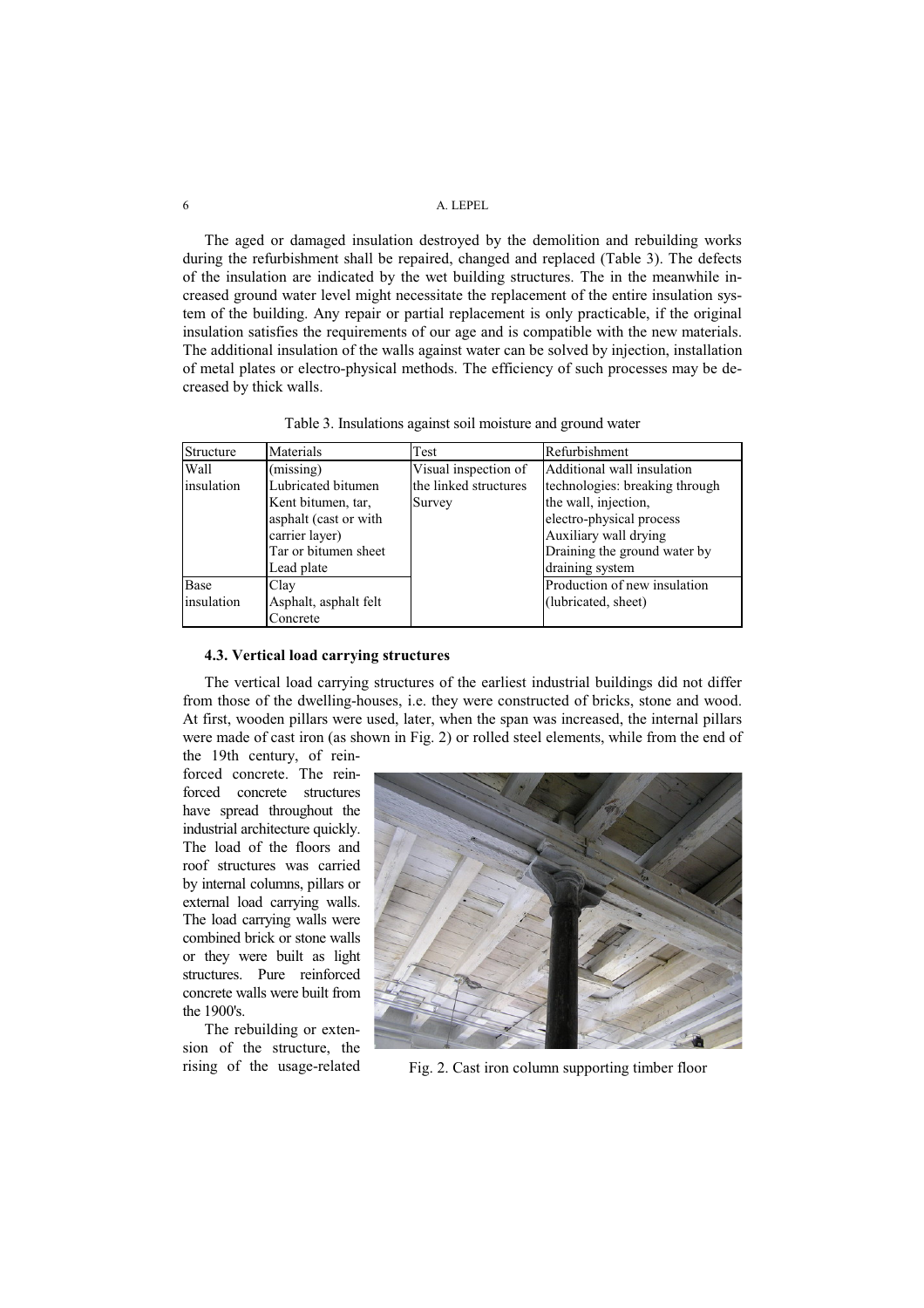loads, the difference between the load capacities at the time of the construction and today and the age of the supporting structure may necessitate the reinforcement or demolition and rebuilding of the construction concerned. In case of protected buildings, the old structures shall be replaced by pieces manufactured after the fashion of the original ones. The method and scale of the required interventions will be specified by the static designer in co-operation with the architect (Table 4).

| Structure | Materials                           | Test              | Refurbishment                                  |
|-----------|-------------------------------------|-------------------|------------------------------------------------|
| Load      | Brick wall                          | Damage tests.     | Repairing the cracks (with cement mortar       |
| carrying  | Sand-lime brick                     | Crack tests       | injection, elastic sealing kit, rebuilging the |
| walls     | Mixed wall                          | Deformation tests | wall, wall stitching, and reinforced concrete  |
|           | Reinforced concrete Moisture damage |                   | bracing beams)                                 |
|           | wall                                | test              | Injected concrete, reinforcement with          |
|           |                                     | Strength test     | composite tape and textile)                    |
|           |                                     | Corrosion tests   | Building in drawing iron, reinforced           |
|           |                                     | Heat tests        | concrete crown                                 |
| Pillars,  | Wood                                |                   | Replacing the pieces                           |
| columns   | Cast iron                           |                   | Reinforcement of the cross section             |
|           | Wrought steel, steel                |                   | (reinforced concrete, profile steel,           |
|           | Brick, stone                        |                   | encasement, reinforced concrete filling, etc,  |
|           | Reinf. concrete                     |                   | welding, bolted profiles)                      |

Table 4. Vertical load carrying structures

The damaged parts of the wooden columns must be replaced. The reinforcement can take place by both wooden and steel structures using metal clamps at the nodes, sticking or replacement by resin. The reinforcement of the cast iron pillars without changing their appearance can be made by reinforcing the hollow pillars internally or casting them with concrete. In case of need, the application of new elements manufactured of quality materials are recommended. The reinforcement of the welded steel girders can be made by welding steel profiles (T, I, U) or flat steels on them. The damaged rivets can be replaced by screw or in case of weldable materials, by welding. The steel structures will be protected against fire by fire-proof coating or, in case of hidden structures, plasterboard or plaster fibre covering or surrounding by concrete. This latter structure provides not only fire resistance but improves the load capacity as well.

The reinforcement of built walls may be carried out by the so called wall stitching technology (Fig. 3) or the erection of reinforced concrete pillars. Furthermore, the walls can be reinforced by carbon or glass fibre composite tapes, textiles, injected concrete, steel structures and steel bands. The usual way of the reinforcement of reinforced concrete walls is the injected concrete reinforcement technique increasing the degree of the concrete covering and being able to receive additional armouring. The carbon composites or steel band reinforcements can be used in such cases as well.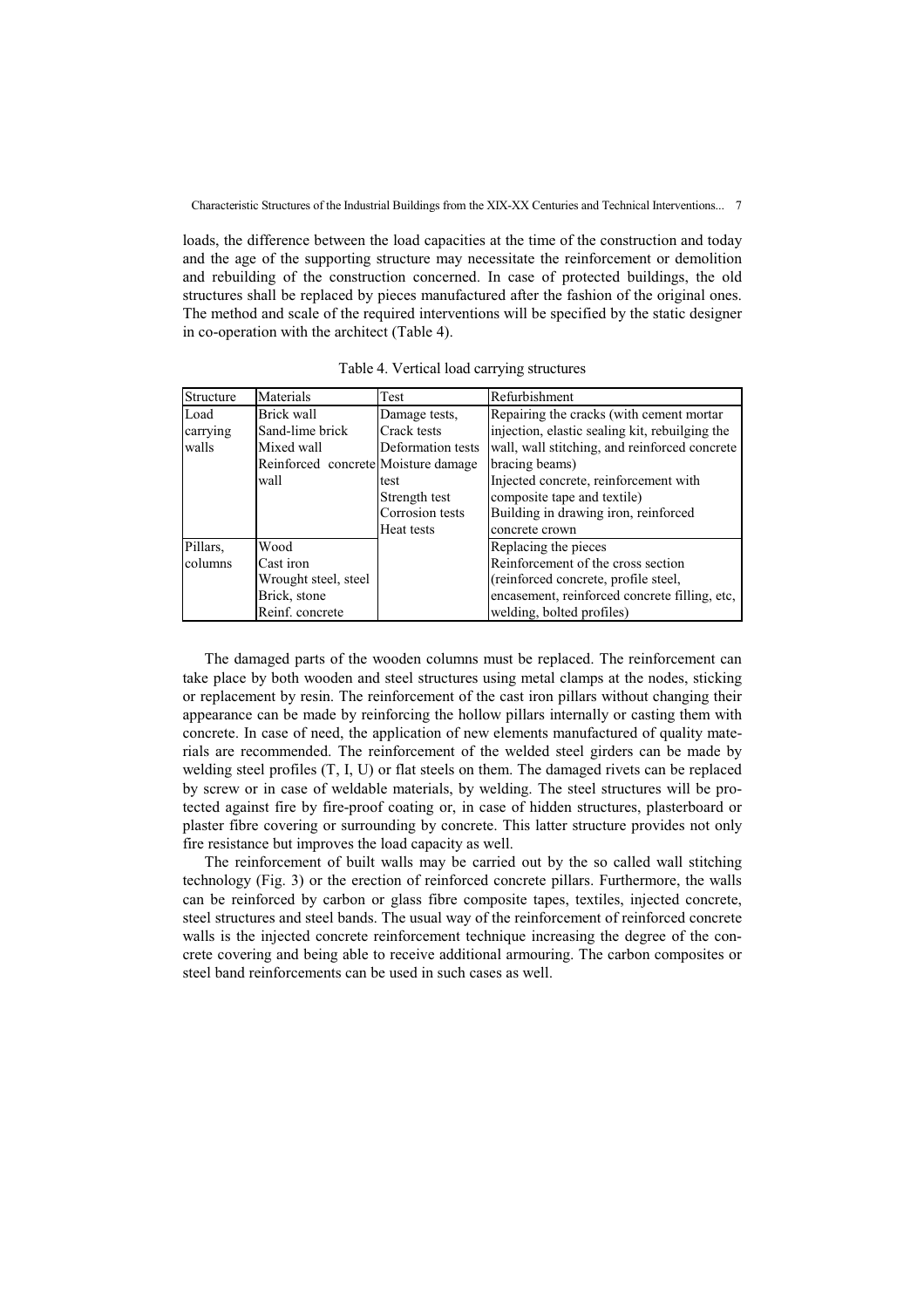

Fig. 3. Repairing masonry by reinforcing:

a) Cracks on walls caused by the movement of the soil;

- b) Placing the reinforcing bars in bed joints;
- c) Placing the reinforcing bars in diagonal bores.

## **4.4. Horizontal load carrying structures**

Similarly to the vertical supporting structures, the wooden structures of the floors (as shown in Fig. 2) were gradually replaced by steel, concrete and reinforced concrete. The Prussian vault built between rolled steel I-girders was used between the mid 19<sup>th</sup> and the early 20<sup>th</sup> centuries. In its improved version the vaulted sections were made of compacted concrete or concrete reinforced by armouring. With the general application of the rein-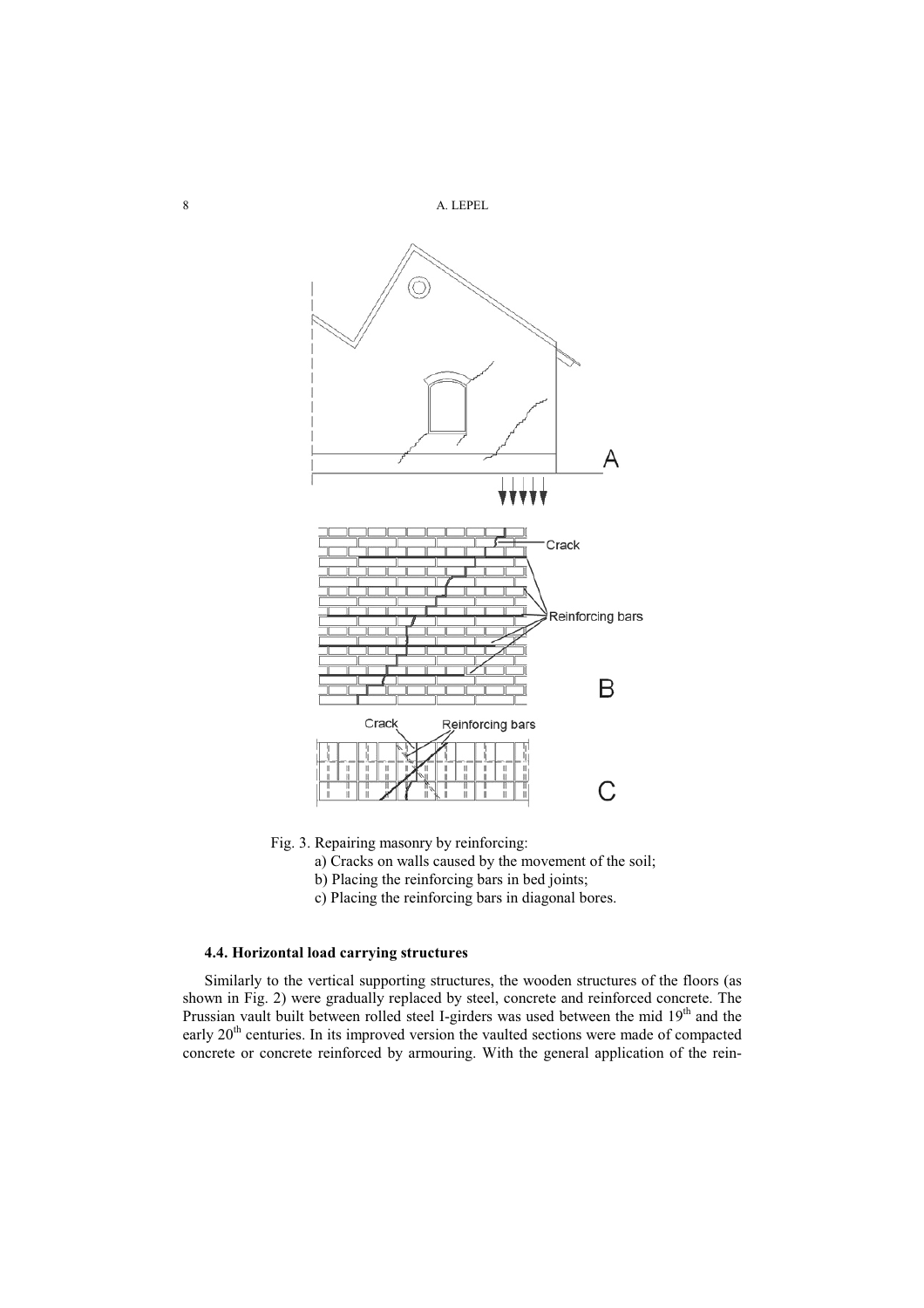forced concrete, the floors were made more and more of this material and the related calculations were based on patents, later on standards.

The rebuilding and refurbishment needed to the re-utilisation involves always the floors as well. The possible additional loads (interior design, machinery, etc), the floor breakthroughs required for various reasons, the changing requirements and fire protection points require the reinforcement of the structures. The floors may be replaced by both assembled or monolithic floors. The designing shall be done by a structural engineer in this case as well. The reinforcement can be made of the material of the old floor or materials differing from it for all types of floor (Table 5).

| Structure     | Materials                | Test                          | Refurbishment                      |
|---------------|--------------------------|-------------------------------|------------------------------------|
| Timber floor  | <b>Wood</b>              | Damage tests                  | Partial or full replacement        |
| Beam floor    | Wood                     | Crack pattern test            | Replacement by wood, steel or      |
|               | Steel beams              | Stability test                | reinforced concrete girders        |
|               | -Brick vault             | (supporting structure, links) | Adding mortar                      |
|               | -Concrete vault          | Strength test                 | Surface reinforcement              |
|               | - Reinf. concrete vault  | (flexion, vibration)          | (injected concrete)                |
|               | -Planar reinf.           | Moisture damage test          | Reinforcement with composite       |
|               | concrete field           | <b>Heat tests</b>             | tape, textile and steel band       |
|               | Prefabricated reinf.     | Corrosion tests               | Building in steel girder           |
|               | concrete                 |                               |                                    |
| Monolithic    | Reinforced concrete ribs |                               | Injected concrete, reinforcement   |
| floors        | or sheet                 |                               | with repair mortar, resin or       |
|               |                          |                               | composite tape and textile         |
| <b>Stairs</b> | Stone                    | Damage tests Crack pattern    | Surface repairs with concrete with |
|               | Reinforced concrete      | test                          | resin binding agent added          |
|               | Steel, cast iron         | Stability test                | Building in auxiliary metal or     |
|               | Wood                     | Strength test (flexion,       | reinforced concrete beams          |
|               | <b>Brick</b>             | vibration)                    | Reinforcement of the stone with    |
|               |                          | Corrosion tests               | steel or composite tape            |
|               |                          |                               | Wedging the floating steps         |

Table 5. Horizontal load carrying structures and stairs

For the reinforcement of wooden floors, the most frequent methods of the several ones available are the insertion of steel, wood or reinforced concrete girders, the repair of the wooden girders by resins or their replacement and – retaining the floor – the addition or integration of monolithic reinforced concrete slabs.

The erased and cracked parts of the Prussian vaults can be repaired by scraping the gaps, removing the dust and applying plastering. In case of more serious defects, the vaults may be rebuilt, but the placement of reinforced concrete sections is a simpler solution. (Fig. 4) The arched shuttering can be used in the individual sections beside each other several times. The reinforcement of the rolled girders can be made by one of the above mentioned methods.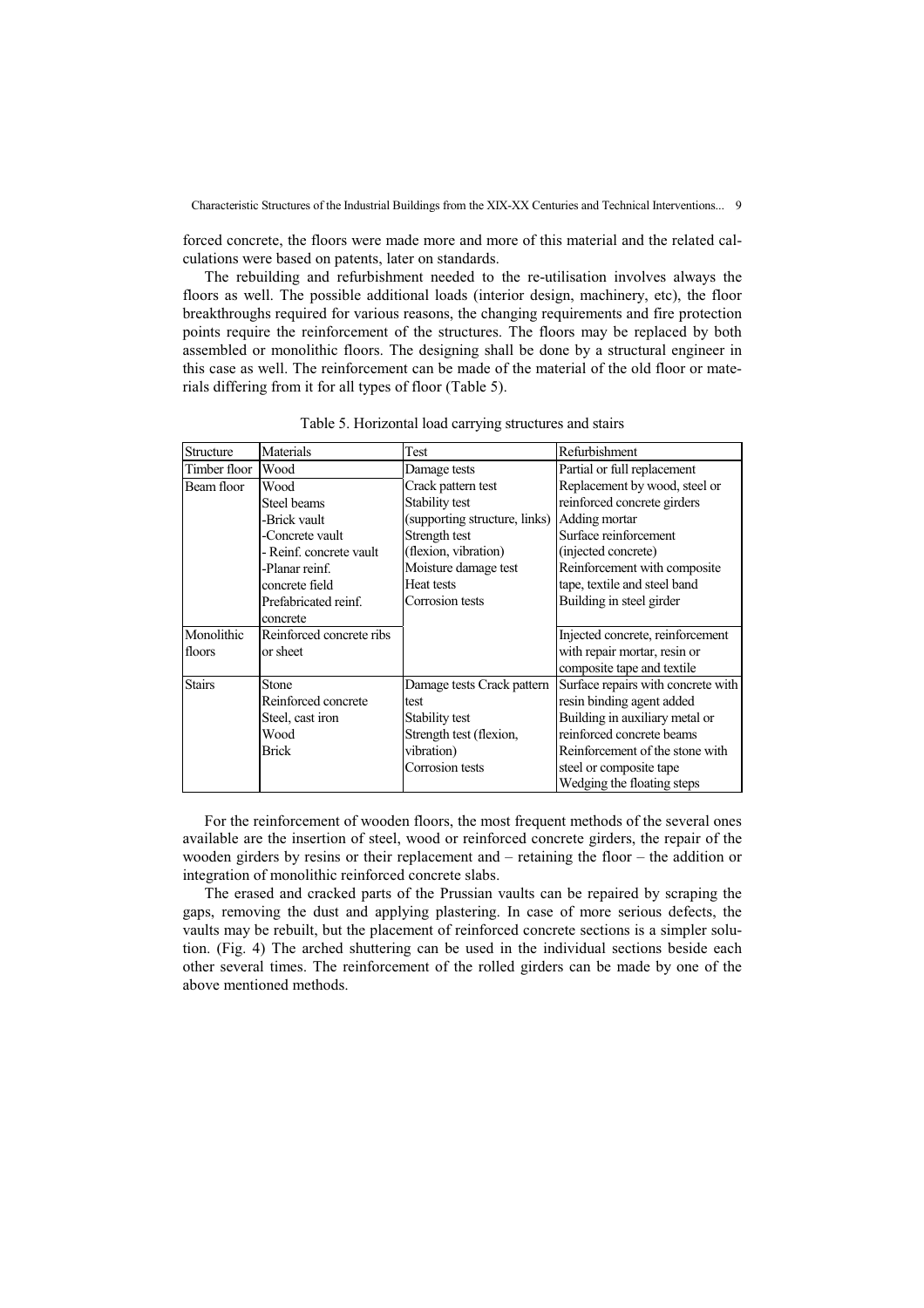

- Fig. 4. Repairing methods of brick vaults between I-beams (jack arches):
	- a) Repairing of brick joints, new rendering; b) Shotcrete reinforcement;
	- c) Replacing the vault using reinforced concrete;
	- d) New reinforced concrete vault and slab.

In case of reinforced concrete floors the injected concrete reinforcement, the application of repairing mortar or steel, carbon fibre composite tapes and textiles are used most frequently. The replacement of the floor sections and girders can take place by steel or monolithic reinforced concrete girders.

When building new floors or parts of floor, the load transfer and the synergy between the new and old structures (floors, walls and columns) must be solved (Fig. 5.). For the replacement of the floor sections, the original structure or the modern technologies can be used. The attachment of the beam floors to the wall occurs point by point. The seats of the pre-fabricated reinforced concrete floor panels may cause problems when the intermediate levels are built; the application of such seats is better for locking floors.



Fig. 5. New reinforced concrete floor built in an existing reinforced concrete structure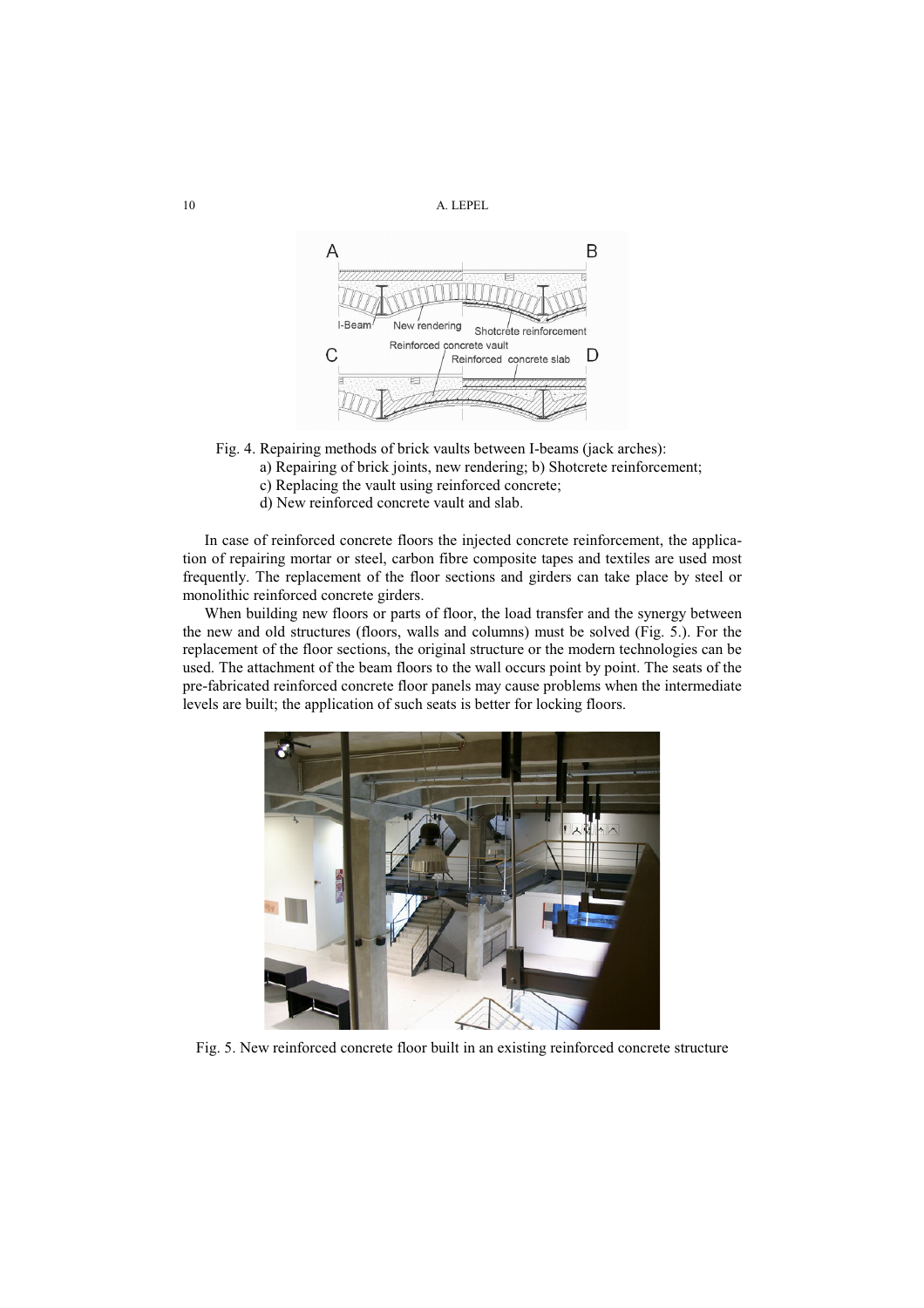#### **4.5. Skeleton constructions**

The application of the skeleton constructions is characteristic for halls and multi-storey buildings. The skeleton constructions can be made by hinged or rigid interconnection of wooden, cast iron, rolled steel beams or lattice girders. The reinforced concrete pillar structures gained ground in the 20th century. The backing were built of bricks, corkwood building blocks, artificial tuff (porous concrete), gypsum or reed panels or they were erected as thin reinforced concrete constructions. The wall-board solution mounted onto skeleton pillars was also typical.

If the pillars or beams are damaged, the faulty parts shall be repaired and reinforced as described in items 4.3 and 4.4. The fixed and rigid connections are typically damaged at the corners and the links. The nodes of steel structures shall be repaired by welding or bolting, the wooden constructions need sticking or steel links, while the reinforced concrete structures shall be repaired with repair mortar, carbon fibre textiles or additional steel structures (Table 6).

| Structure  | Materials    | Test                                               | Refurbishment                      |
|------------|--------------|----------------------------------------------------|------------------------------------|
| Column and | <b>Wood</b>  | Damage tests                                       | Reinforcing the nodes              |
| beam       | Cast iron    | Crack pattern test                                 | (bolting, welding, repair mortar,  |
| structures | Steel        | Stability test (supporting composite textile, etc) |                                    |
|            | Reinforced   | structure, links)                                  |                                    |
|            | concrete     | Strength test (flexion,                            |                                    |
| Frames     | Wood         | vibration)                                         | Reinforcement (bolting, welding,   |
|            | <b>Steel</b> | Moisture damage test                               | repair mortar, composite tape and  |
|            | Reinforced   | Heat tests                                         | textile, steel band or building in |
|            | concrete     | Corrosion tests                                    | additional armouring)              |

Table 6. Skeleton constructions

#### **4.6. Roof structures and covers**

The early industrial buildings were built with wooden roof structure clamped with raft dogs and cast iron or wrought steel links. Later on, the wooden structures were completed by steel holding elements (drawing iron, strainers). Rolled and riveted steel links were also used for the purposes of roof structures. The large-span roof structures are very spectacular. The flat roof structures were made either similarly to the floors or, as light structures, to the high-pitched roofs.

The material of the roof covering is determined by the angle of slope of the roof. In many cases, the angle of slope was fitted to the material. The largest angle of slope is required by the hard-burnt roof-tiles and roof slates  $(60 - 100\%)$ , while the zinc, lead, galvanised steel or copper shells can be used at reduced angle of slopes as well (30%). During the early years of the 20th century, the production of the small and large panels of the artificial slates (eternity) was started. The flat roofs were insulated mostly by tar, bitumen, asphalt and the so called "Holzzement" insulating materials composed of tar, pitch and sulphur. These materials were either applied on the spot between paper layers or used as insulating plates. The surfaces were protected by pearl pebble, sand or gravel layers.

The condition of the roof structure may require reinforcement or replacement. In case of characteristic structures of aesthetic value or technically interesting, visible ones, the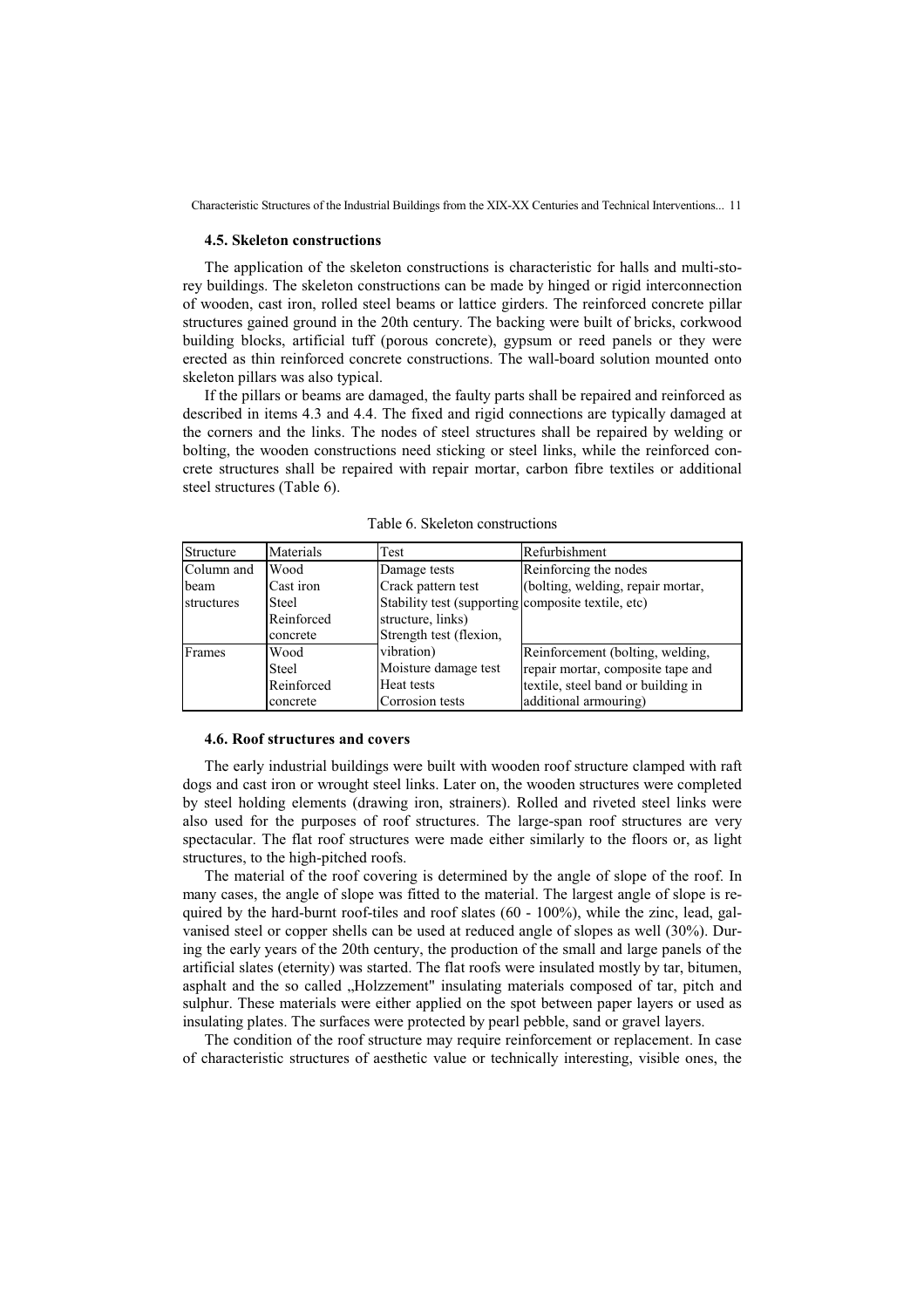manufacturing of the elements after the fashion of the original ones is recommended. The reinforcement of the wooden roof structures may take place by the installation of wooden or steel parts. If only one part of the wood is damaged, the destroyed parts shall be replaced by wood. The wood shall be treated with fire resistant agent. The reinforcement and fire protection of the steel structures is possible by the methods described above (Table 7).

| Structure    | Materials                | Test                 | Refurbishment                        |
|--------------|--------------------------|----------------------|--------------------------------------|
| High-pitched | Wooden carpenter         | Visual inspection    | Partial or full replacement          |
| roofs        | structure                | Damage test          | Structural reinforcement by          |
|              | Wooden structure,        | Deformation test     | increasing the cross sectional area  |
|              | steel links              | Crack pattern test   | Adding wood by resin,                |
|              | Steel, cast iron         | Link test            | reinforcement with composite tape    |
|              | Monolithic reinforced    | Corrosion tests      | Additional wood protection, fire     |
|              | concrete                 |                      | protection                           |
|              | Prefabricated reinforced |                      |                                      |
|              | concrete                 |                      |                                      |
| Flat roofs   | Reinforced concrete      |                      | Floor reinforcement and              |
|              | (like the floors)        |                      | refurbishment methods                |
|              | Steel structure and      |                      |                                      |
|              | corrugated sheet         |                      |                                      |
| High-pitched | Metal plate (copper,     | Structure link test  | Heat and moisture protection         |
| roof covers  | zinc, galvanized steel)  | Shell test           | Replacement of individual elements   |
|              | Roof tile                | Corrosion tests      | or the entire covering               |
|              | Slate, asbestos          |                      |                                      |
|              | Tarred felt              |                      |                                      |
| Flat roof    | Asphalt                  | Soak-through test    | Repairing the insulation or spot     |
| insulations  | 'Holzzement'             | Checking the slope   | repair                               |
|              | Tarred felt              | Cavity building test | Replacement of the insulation        |
|              | Bituminous thin plate    | (knocking)           | Steam pressure balancing by          |
|              |                          | Crack pattern test   | perforating the old layers, building |
|              |                          | Corrosion tests      | in new insulations                   |
|              |                          | Structure link test  | Additional heat insulation           |

Table 7. Roof structures and covers

The refurbishment of the cover may be required by the condition of the covering materials (condition of the cover) and the different temperature and moisture conditions. Accordingly, the original order of layers will be replaced by an up to date, ventilated heat insulation structure furnished with air gaps, but the own weight of the original covering material and the slope of the roof shall always be considered. According to the basic principle: if a large area of the shell is intact, it can be used, if there is an adequate material for the replacement (fitting the quality, colour and dimensions) and it can be built in. The asbestos cement elements shall be replaced due to their carcinogenic properties.

The rainwater insulation of flat roofs produced before World War II is age-worn and requires refurbishment. If the old structures constitute a uniform plane, they can be used as basis for the new insulation. The inadequate slope, the poor heat insulation and the upwarping and destruction of the insulation due to inadequate moisture diversion are general deficiencies of the early flat roofs. In the latter case the perforation of the insulation may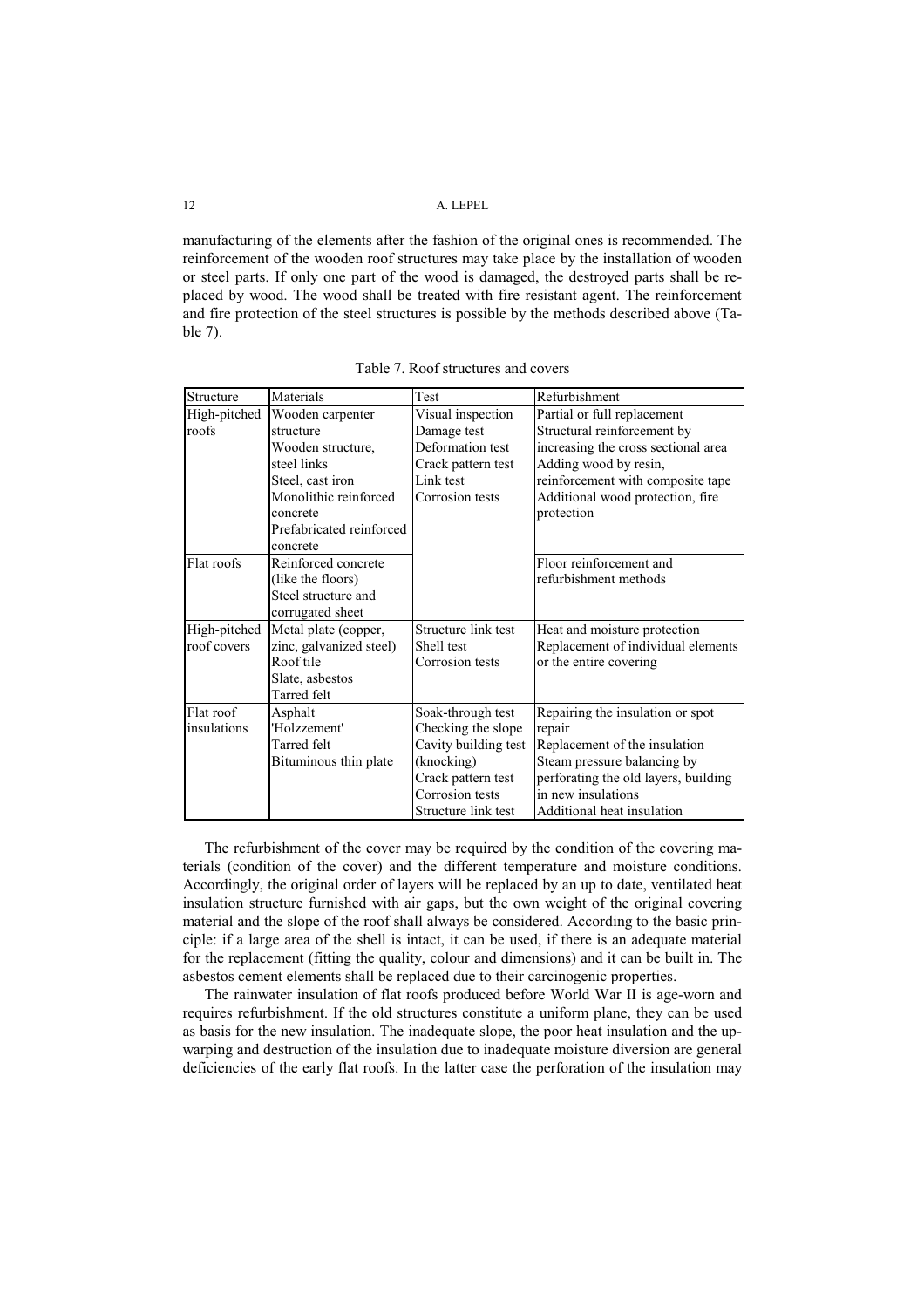solve the problem by balancing the steam pressure. The best way of the repair is the installation of a new cover that can be produced by laying the layers in straight or reverse order. Reverse layer order can be used, if the locking floor is able to carry the load. In case of straight layer order the insulation shall be fixed mechanically or by sticking.

## **4.7. Facades**

The external appearance of the building is determined by the architectural styles prevailing in the given age, the construction technologies and the requirements of the principal. For economic reasons, the façade frequently remains unplastered forming the typical architecture characterising the industrial buildings. In case of more demanding industrial buildings the bricks are used in combination with stone and plastered surfaces. After the turn of the XIX.-20th centuries the raw concrete and the metal corrugated sheets appeared on the facades; later, these materials gained more and more ground.

The manner of the refurbishment of a façade is determined by the outer design of the building and the heat and moisture insulation properties. The installation of additional heat insulation to a simple, plastered building is easy, while the heat insulation of an existing brick façade is much more problematic, because the ideal placement of the heat insulation on the external surface of the wall is impossible. If the façade is not damaged seriously, the surface can be cleaned by water, chemical or grit blasting (dry or wet) (Fig. 6).



Fig. 6. Renewal of facades: the external walls are cleaned and repaired if necessary, new window is placed behind the original one.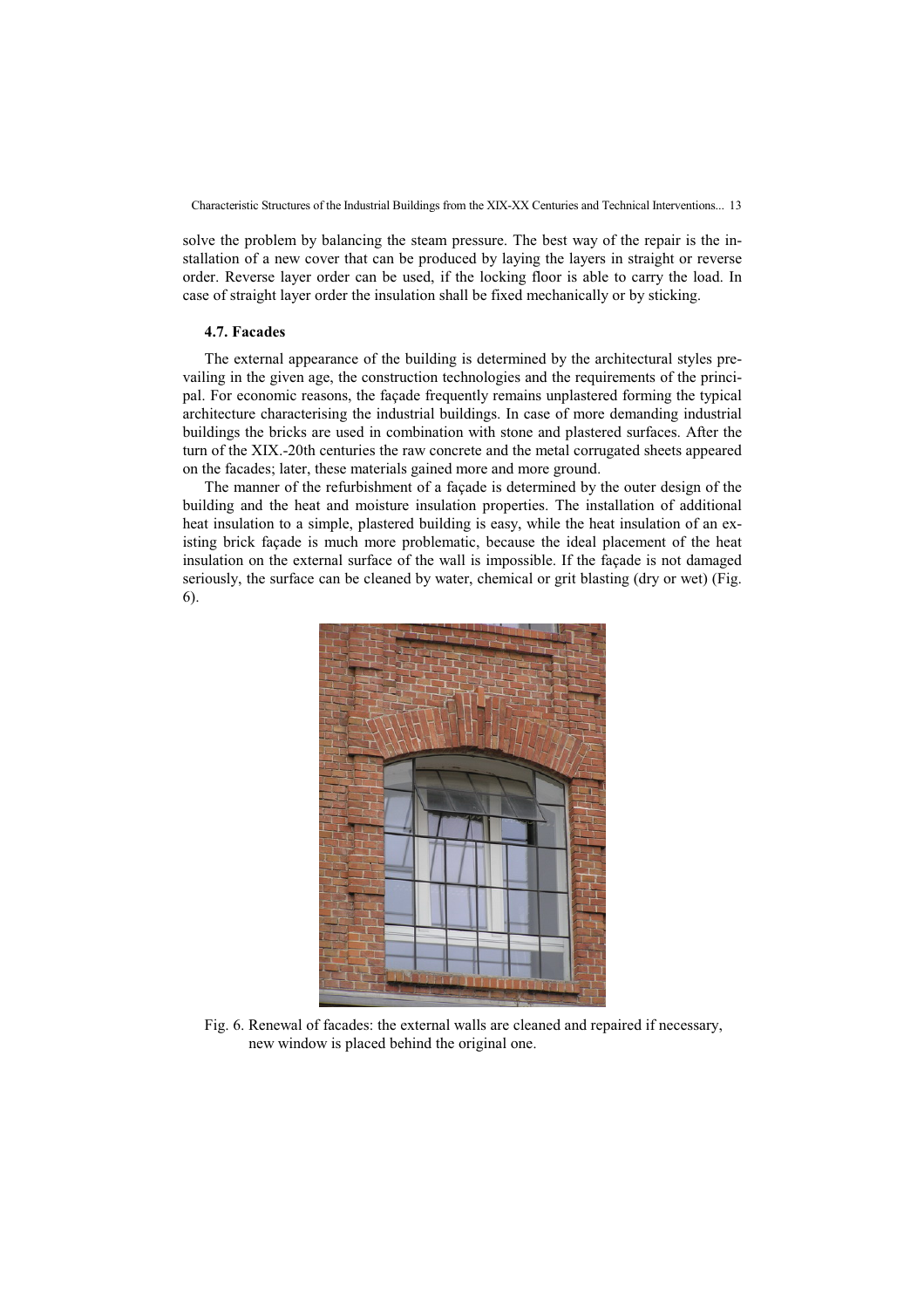If the façade is damaged, the defects, depending on their dimensions shall be repaired or a new façade shall be formed (Table 8).

| Structure     | Materials               | Test               | Refurbishment                             |
|---------------|-------------------------|--------------------|-------------------------------------------|
| Filling walls | <b>Brick</b>            | Cavity building    | Repairing the cracks                      |
|               | Artificial tuff         | test               | (cement mortar injection, elastic sealing |
|               | (gas concrete).         | Heat tests         | kit, rebuilding the walls)                |
|               | Cork derivatives        | Moisture damage    | Partial or full replacement               |
|               | Sand-lime brick         | test               |                                           |
|               | Gypsum board            | Crack pattern test |                                           |
| Facade        | <b>Brick</b>            | Corrosion test     | Additional heat insulation                |
| materials     | Plastering              | Strength test      | Replacement of elements                   |
|               | Stone, artificial stone | Deformation test   | Cleaning the surfaces (water, chemical    |
|               | Concrete, reinf.        |                    | or grit blasting technology)              |
|               | concrete                |                    | Material conservation (with chemicals)    |
|               | Corrugated sheet        |                    | Building new covering                     |
|               | (Wood)                  |                    |                                           |

Table 8. Facades

## **4.8. Doors and windows**

The doors and windows used in the industrial architecture were manufactured of wood and steel as delicate structures with segmental arch closing and installed in dense spacing. Generally, they were manufactured with cast iron or steel dividing ribs and small opening wings. The windows and transom lights were furnished with simple or double glazing, but cast glass or wire glass plates built in walls or used as roof covering along with glass bricks were applied. The doors and gates were built as opening or sliding type structures. The wings were solid or made of skeleton and concrete elements. The solid structure was manufactured of wood, while the material of the skeleton was steel and the insert pieces were manufactured of metal plate, concrete or other materials similar to the concrete.

The replacement of the doors and windows is required by heat insulation reasons. The new doors and windows can be manufactured of wood, steel, aluminium or plastic furnished with at least double-layer, heat insulating glazing. The retention of the original dense-spacing character and the insufficient thickness of the typical profiles may cause problems. This problem can be solved by using unique constructions or new ones placed behind the old doors and windows (shown in Fig. 6), if the wall thickness does not exclude such solutions. If the original structures are retained, the armouring shall be checked, because their failure may require the manufacturing of the structure concerned after the fashion of the original one. (Table 9).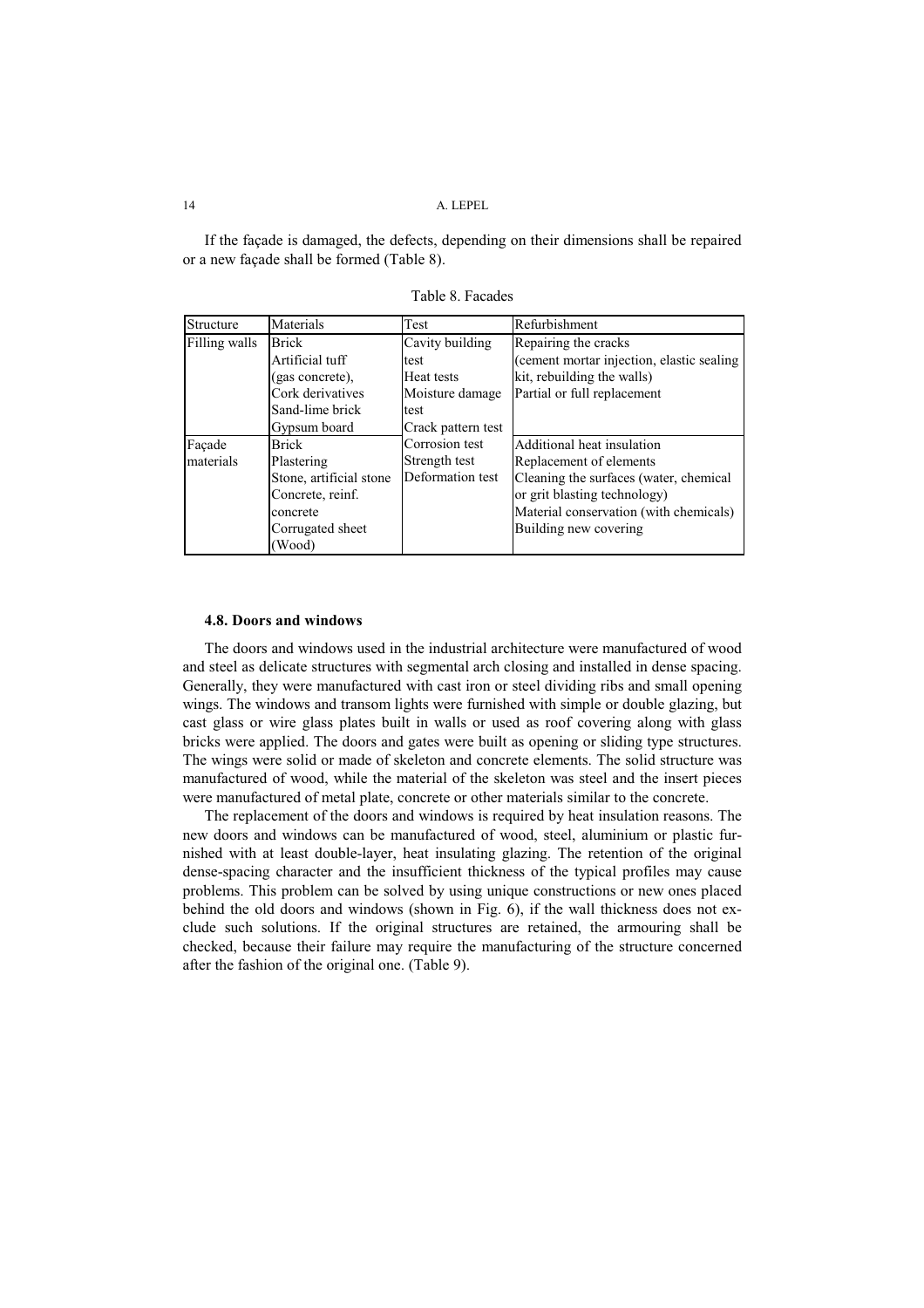| Structure | Materials                 | Test                 | Refurbishment                                           |
|-----------|---------------------------|----------------------|---------------------------------------------------------|
| Gates     | Wooden casing and wing    | Damage test          | Cleaning the surfaces                                   |
|           | Steel structure           |                      | Deformation test Refurbishment of paintings, protection |
|           | -steel covering           | Case clamping        | against corrosion                                       |
|           | -wooden covering          | test                 | Repairing the armouring                                 |
|           | -reinf. concrete covering | Heat tests           | Repairing the seals                                     |
| Doors     | Wooden or steel structure | Surface              | Repairing the cases and wings                           |
|           | Simple or double plate    | protection test      | Replacing the doors and windows                         |
|           | covering                  | Corrosion test       |                                                         |
|           | Concrete or asbestos      | <b>Function test</b> |                                                         |
|           | cement inserts            |                      |                                                         |
| Windows,  | Rolled steel profiles     |                      | Cleaning the surface                                    |
| transom   | Cast iron profiles        |                      | Refurbishment of paintings, protection                  |
| lights    | Wood profiles             |                      | against corrosion                                       |
|           | Simple or double glazing  |                      | Replacing the glass (possibly by heat                   |
|           |                           |                      | insulating glazing)                                     |
|           |                           |                      | Repairing the armouring                                 |
|           |                           |                      | Repairing the seals                                     |
|           |                           |                      | Repairing the casing and wing                           |
|           |                           |                      | Replacement of the doors and windows,                   |
|           |                           |                      | building in new doors and windows                       |

Table 9. Doors and windows

## **4.9. Internal surfaces and partition walls**

The interior of the industrial buildings was determined by the technology as early as the mid 19th century. To provide better lighting conditions, the walls were light-coloured or furnished with covering. The early buildings had compacted earth or sand or stone covered floors. Later, the smoothed concrete, brick, clinker and asphalt coverings took over along with the patented floor coverings (e. g. Xylolith, Antielaeolith). The partition walls were made of bricks, reinforced concrete, plasterboard or thatchboard, artificial tuff and cork elements or, in case of skeleton structures, gypsum or cement mesh structures.

The replacement of the wall and floor coverings is advisable, except, if the condition of the structure or the new function does not necessitates it or the protection of monument or the historic value excludes such replacement. If the strength of the original covering is adequate, it cans be used as base for new covering after smoothing. In many cases the replacement is accompanied by the formation of a new heat or acoustic insulating base which can be produced with dry or wet technology. The new base can receive any commercial floor or wall covering. However, the changed function requires the alteration of the inner spaces as well. The new partition walls can be erected by normal building or dry (assembled) technology (Table 10).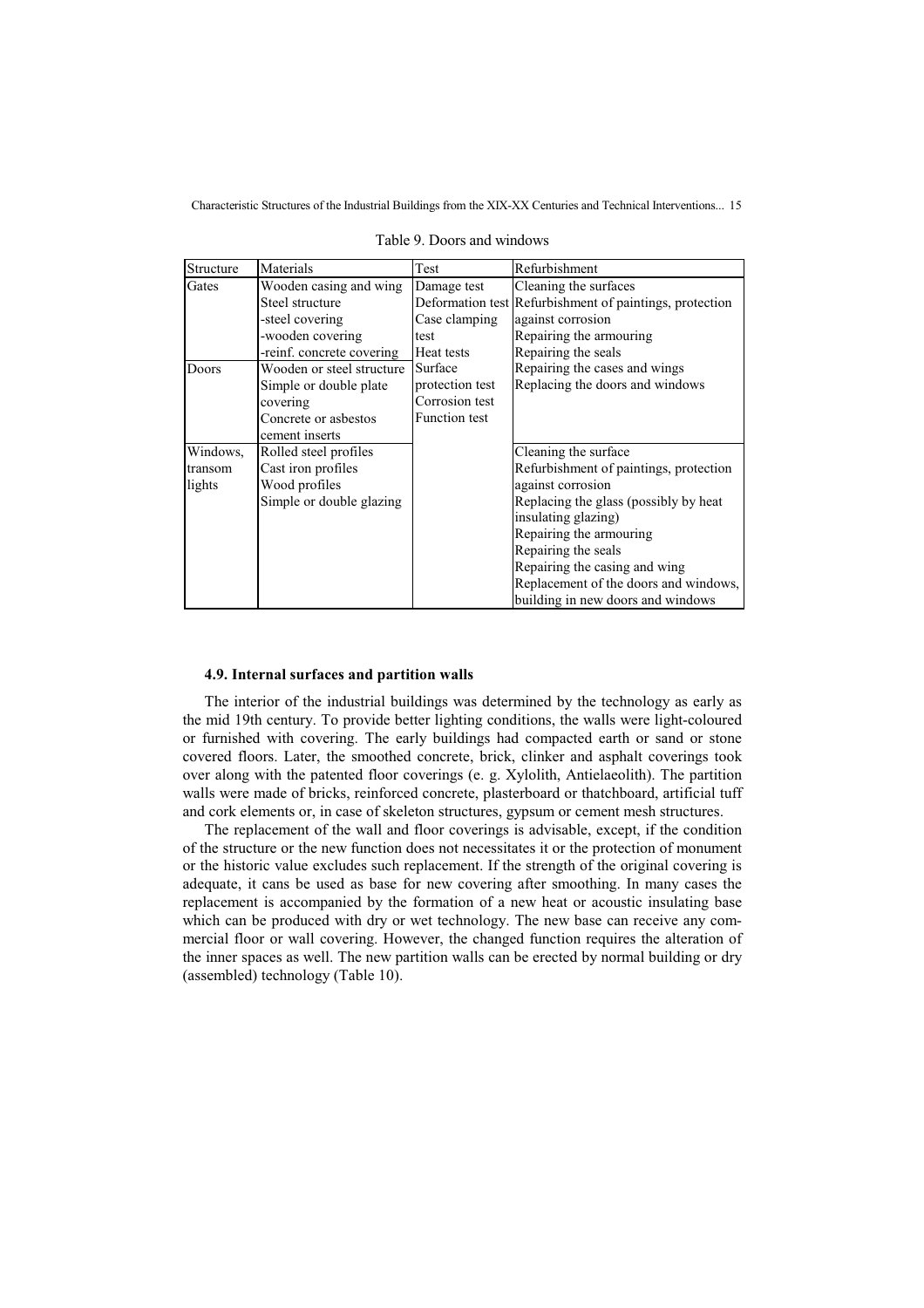| Structure | Materials              | Test                 | Refurbishment                        |
|-----------|------------------------|----------------------|--------------------------------------|
| Partition | <b>Brick</b>           | Cavity building test | Repairing the cracks                 |
| walls     | Gypsum or cement       | Moisture damage test | (cement mortar injection, elastic    |
|           | mesh                   | Crack pattern test   | sealing kit, rebuilding the walls)   |
|           | Reinforced concrete    | Corrosion test       | Repairing and completing the mesh    |
|           | Gypsum board           | Strength test        | structures                           |
|           | Thatchboard            | Deformation test     | Partial or full replacement          |
|           | Artificial tuff        |                      |                                      |
|           | Cork constr. elements  |                      |                                      |
| Floor     | Stone covering         | Cavity building test | Replacement of single plates in case |
| coverings | Ceramic tiles          | Wear test            | of plate coverings                   |
|           | Cement smoothing       | Damage test          | Replacing one part of the surface    |
|           | Asphalt                | Crack pattern test   | Replacing the entire surface and     |
|           | Clinker, brick         | Deformation test     | laying new covering                  |
|           | Wood                   | Moisture damage test | Reinforcing the base                 |
|           | (cube, board, parquet) | Corrosion test       | Placing the heat and acoustic        |
|           | Gypsum-lime            | Strength test        | insulations                          |
| Wall and  | Plastering             |                      | Reinforcing the basic surface        |
| ceiling   | (lime, cement or       |                      | Adding plastering or replacing the   |
| coverings | gypsum mortar)         |                      | plastering                           |
|           | Painting               |                      | Surface smoothing and                |
|           | Tiles                  |                      | reinforcement                        |
|           |                        |                      | Repairing or replacing the coating   |
|           |                        |                      | Removing the salt efflorescence      |

| Table 10. Internal surfaces and partition walls |  |  |  |  |  |
|-------------------------------------------------|--|--|--|--|--|
|-------------------------------------------------|--|--|--|--|--|

## 3. SUMMARY

The structures used for the earliest industrial buildings did not differ from the structures of other buildings; however, the typical solutions of the industrial architecture gaining ground from the 19th century and the materials used coincide only partially with those used for the residential and public buildings. The building diagnostic methods and refurbishment technologies used to the traditional refurbishments and protection of monument are not always optimal, in some cases even unusable. In case of industrial buildings special approach is needed as summarised in the tables below.

#### **REFERENCES**

- 1. Dr. Bajza J.: Szemrevételezéses épületdiagnosztika (Building diagnostics by visual inspection), Terc Kft., Budapest, 2003
- 2. Diem P.: Roncsolásmentes vizsgálati módszerek az építőiparban (Non-destructive testing methods in the construction industry), Műszaki Könyvkiadó, Budapest, 1985
- 3. Haberstroh H., Görts E., Weidlich E., Dr. Stegemann R.: Anlagen von Fabriken (Factory facilities), (Teubners Handbücher für Handel und Gewerbe), Druck und Verlag B. G. Teubner, Leipzig, 1907
- 4. Kasner R.: Altbauten Beurteilen, Bewerten (Old buildings survey evaluation), Frauenhofer IRB Verlag, Stuttgart, 2000